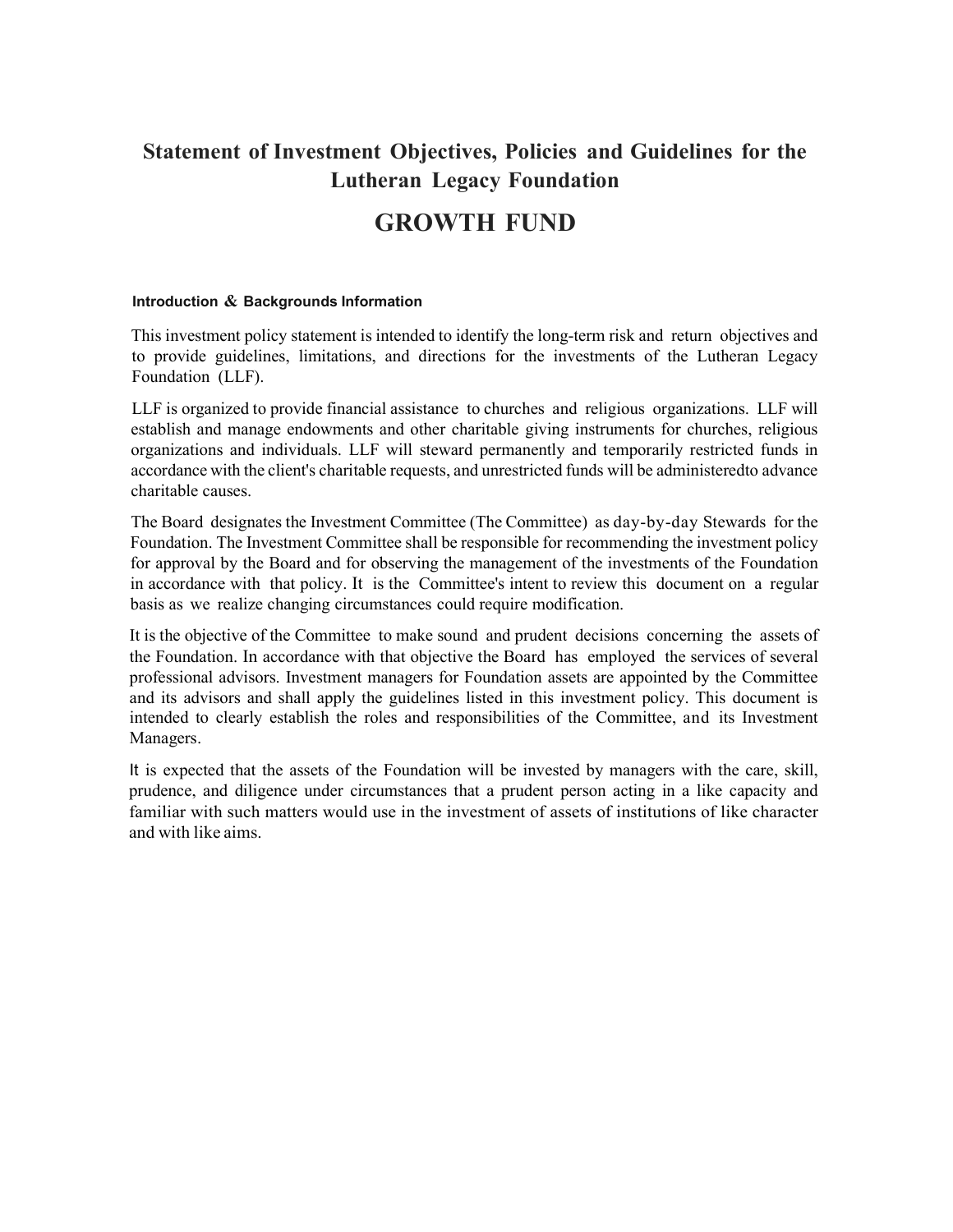The investment policy statement is divided into five sections:

| Section I          | The investment responsibilities are the responsibilities of the Committee and<br>the Investment Manager so that sound and prudent decisions can be made.                                                                            |
|--------------------|-------------------------------------------------------------------------------------------------------------------------------------------------------------------------------------------------------------------------------------|
| Section II         | The investment objectives are the desired results and ones that cannot be<br>guaranteed. We have focused on investment objectives relative to inflation<br>where possible.                                                          |
| <b>Section III</b> | <b>The investment policy</b> can be controlled and monitored. It is through<br>policy selection that we hope to optimize the likelihood of meeting<br>objectives. The principal component of policy, as we define it, is asset mix. |
| Section IV         | The investment guidelines and restrictions are the parameters within<br>which we, as fiduciaries, and our Investment Manager, will operate in<br>executing the investment policy and monitoring of our program.                     |
| Section V          | The review procedures define the scope and depth of monitoring the<br>Investment Manager against quantifiable objectives as defined in the<br>Investment Policy and Investment Guidelines.                                          |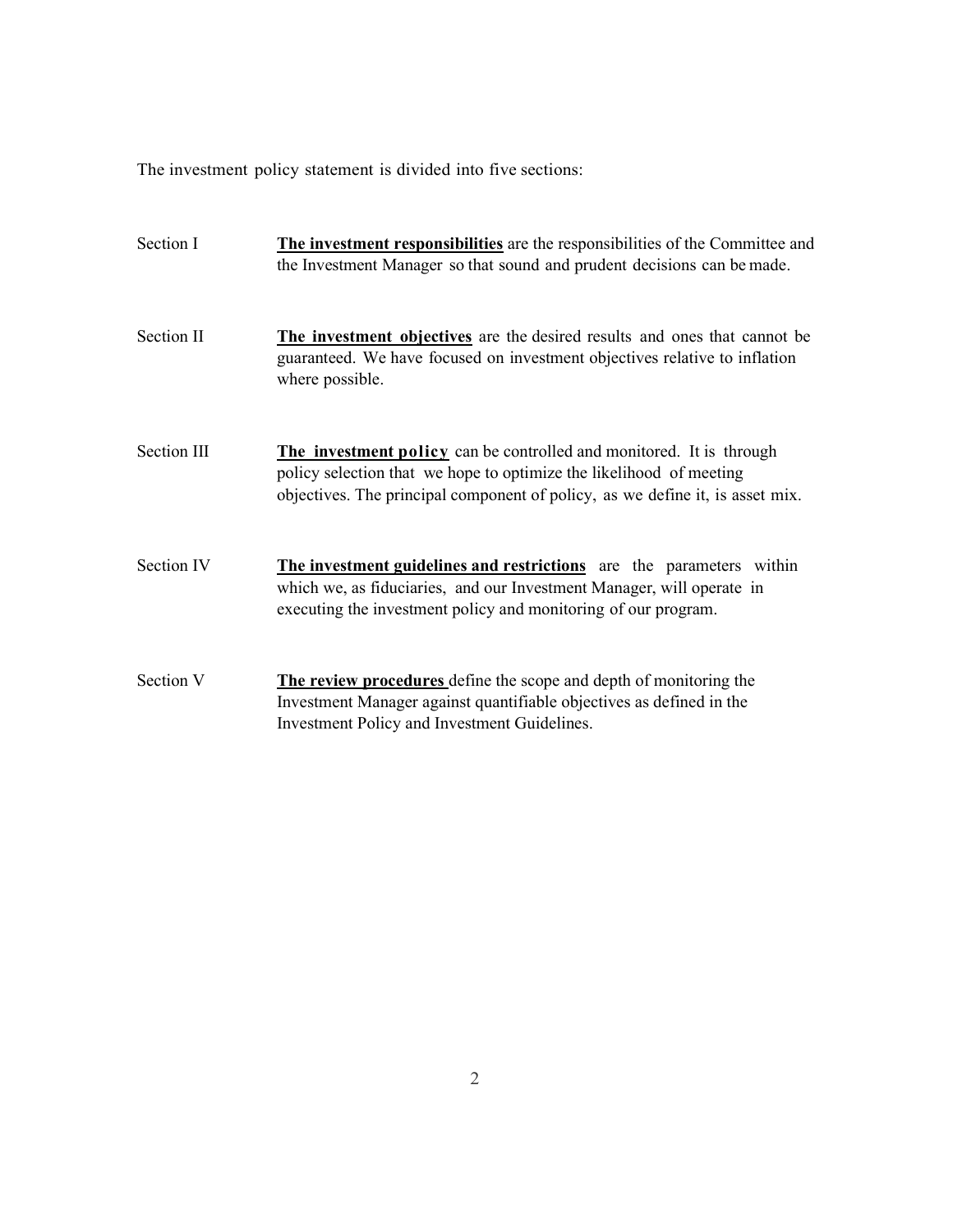### SECTION I - INVESTMENT RESPONSIBILITIES

Committee - Lutheran Legacy Investment Committee Investment Manager - Alpha Investment Consulting Group, L.L.C

It is the common objective of the Committee, and its Investment Manager to make sound and prudent decisions concerning the assets of the Foundation. To this end;

#### The Committee believes its responsibilities are to:

- 1. Develop reasonable and consistent investment guidelines and objectives for the investment of Foundation assets and to review this policy on an annual basis;
- 2. Monitor and evaluate investment results on an ongoing basis to assure that the policy guidelines are being adhered to and that the objectives are appropriate;
- 3. Select service providers (e.g., custodian, administrator, investment managers, analysts and/or consultants) to be used, as needed, to assist in carrying out the duties and responsibilities of the Committee and to monitor the fees and performance of service providers;
- 4. Discharge its duties solely in the interest of the Foundation and its clients
- 5. Document the decisions of the Committee.

#### The Investment Manager is expected to:

- 1. Help in the development and review of the appropriateness of objectives, policies, and guidelines.
- 2. Provide (or procure) custodial services for Foundation assets.
- 3. Provide the Board with portfolio reporting sufficient to complete and file all tax, legal, or other documents related to the portfolio.
- 4. Provide risk and reward measures.
- 5. Monitor and evaluate fund characteristics and advise when changes may be necessary.
- 6. Provide quarterly trade rationale.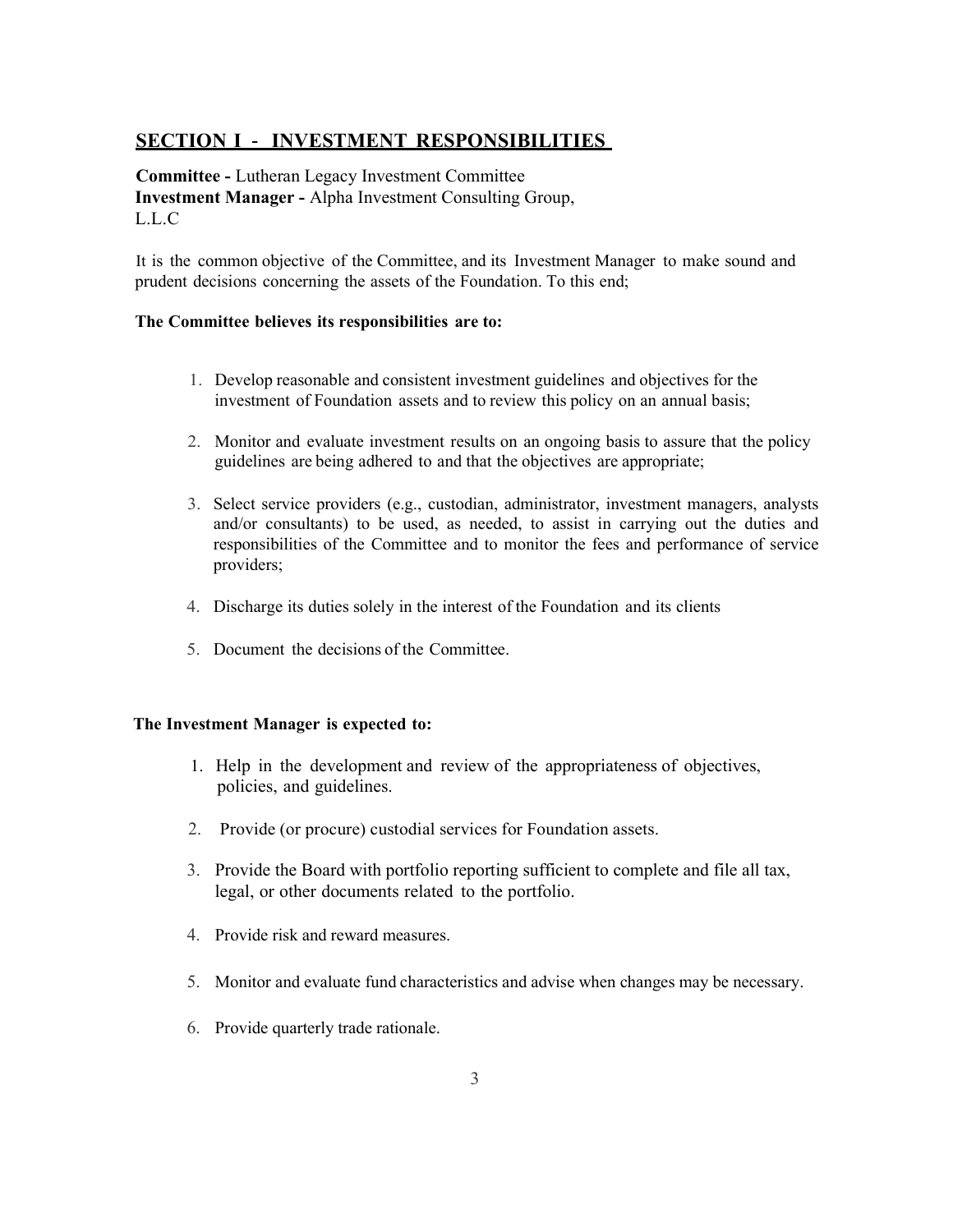### SECTION II - INVESTMENT OBJECTIVES

The Committee believes the achievement of investment returns should be viewed in a long-term context. It also recognizes that rates of return are volatile on a year-by-year basis and that achievement of the investment objectives will not progress uniformly over time.

The primary objective is growth relative to the Consumer Price Index (CPI). The Committee expects the Foundation to achieve the following objectives over a complete market cycle.

#### Return Type

| Relative  | The investments of the Foundation should produce a total return (net<br>of expenses) meeting or exceeding the median return from a universe<br>of investors with similar asset allocations. |
|-----------|---------------------------------------------------------------------------------------------------------------------------------------------------------------------------------------------|
| Real      | The Foundation's total net return should equal or exceed an average<br>annual "real" rate of return of 5%.                                                                                  |
|           | The "real" return is defined as a return above rate of inflation as<br>measured by the CPI                                                                                                  |
| Benchmark | The total net return of the Foundation is expected to meet or<br>exceed the performance of the composite benchmark on a three-to<br>five-year annualized basis.                             |
|           | The components of the benchmark are defined in Section III -<br>Investment Policy.                                                                                                          |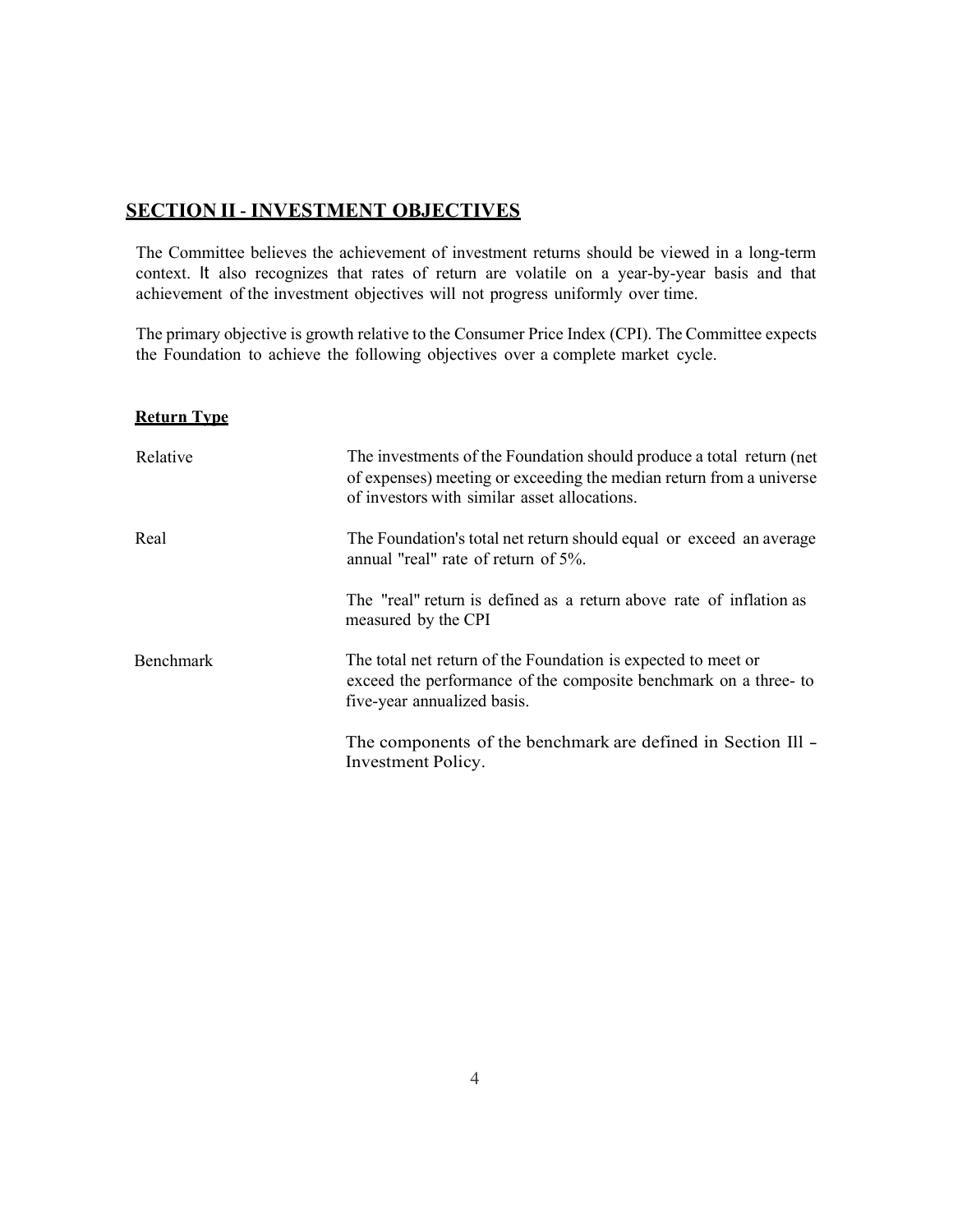### SECTION III - INVESTMENT POLICY

A Growth Fund is more heavily invested in equites than in fixed income, more heavily invested in growth stocks than the general market, and will be more actively than passively managed. The managers will have more leeway than normal and there will be tactical positions taken as opportunities present themselves. Diversification will be achieved through the selection of multiple managers, assets classes, and, from time to time, tactical allocation.

The assets will be invested approximately as follows:

| <b>Typical Allocation</b> | Range          |
|---------------------------|----------------|
| 85%                       | $60\% - 100\%$ |
| $11\%$                    | $0\% - 40\%$   |
| $3\%$                     | $0\% - 5\%$    |
| $1\%$                     | $0\% - 10\%$   |
|                           |                |

Allocation within the range will vary within the prescribed limits depending on market conditions and tactical opportunities.

Under normal circumstances, equities will consist of approximately 30% exposure to the S&P 500, 13% to the Russell 2000, 20% to the Russell Mid-Cap index, and 25%to the MSCI EAFE index. Fixed income will normally be indexed to the Barclay's 1-5-year Corporate Bond Index, and Cash & Equivalents will normally be indexed to the Citi 90- day T-Bill. Alternative Investments will be compared to investable public equity alternatives. Given the nature of a growth fund, managers have tactical discretion and the portfolio allocation will not necessarily match the benchmark at any given point in time.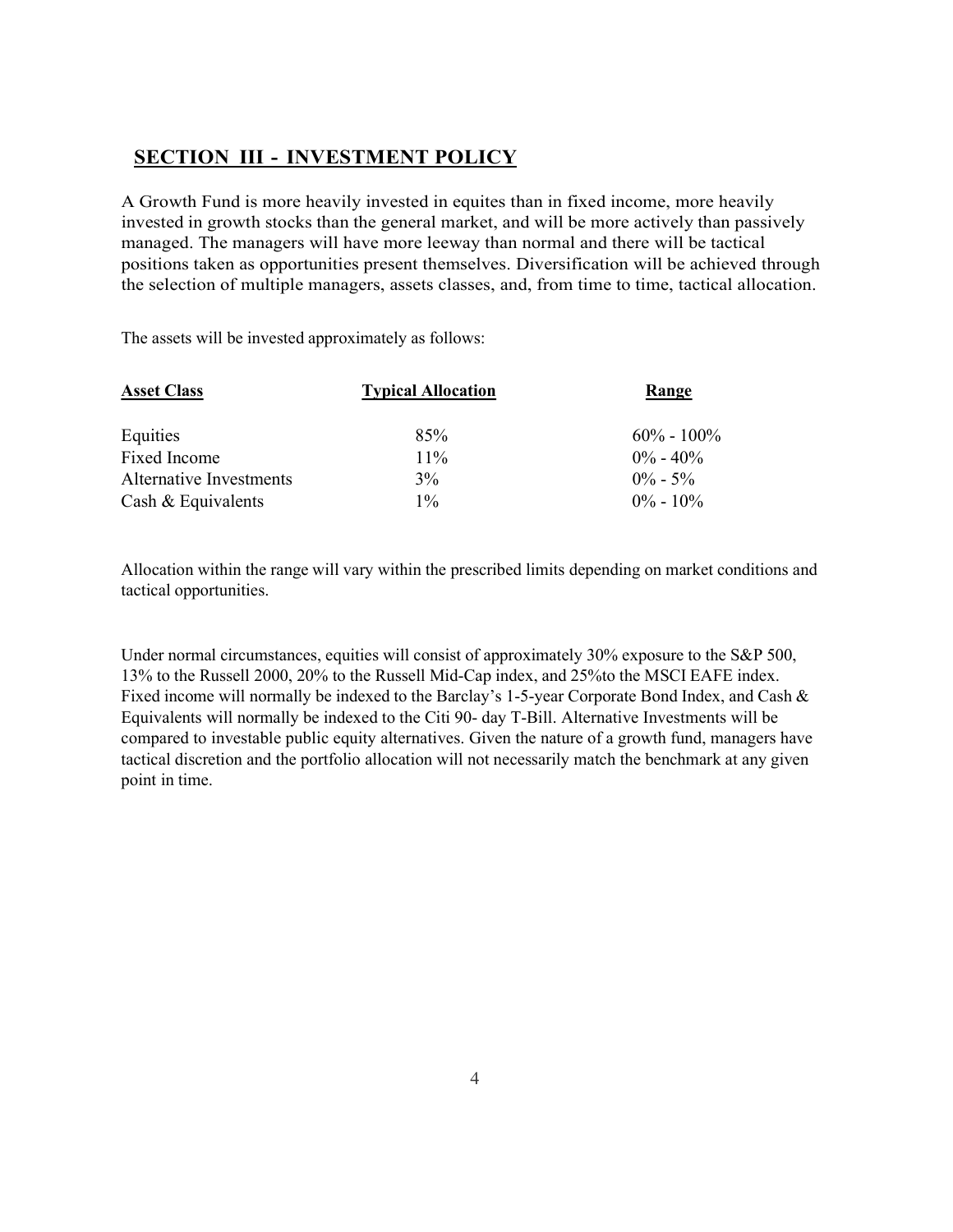## SECTION IV - INVESTMENT GUIDELINES

Investment guidelines are the parameters within which the Committee should operate in executing policies and strategies relative to the Foundation. Review procedures represent the manner for controlling this process.

Asset Restrictions

- 1. No assets may be purchased that will generate unrelated business taxable income (UBTI).
- 2. No investments may be purchased through the use of a margin account, nor may any investments be purchased which use margin accounts.
- 3. These accounts will not enter into any agreements which could be defined as self- dea1ing, such as extending credit to or from disqualified persons.
- 4. The LLF will not directly own real estate, limited partnerships, other illiquid assets, or any investments that generate a K-1. Any such assets contributed in kind to the LLF will only be accepted with written permission from the Board and under normal circumstances will be promptly sold and the resultant monies will be invested in appropriate investment categories as defined by the document.
- 5. The LLF will not purchase any options, futures, future contracts, or be involved in short sales in any manner.